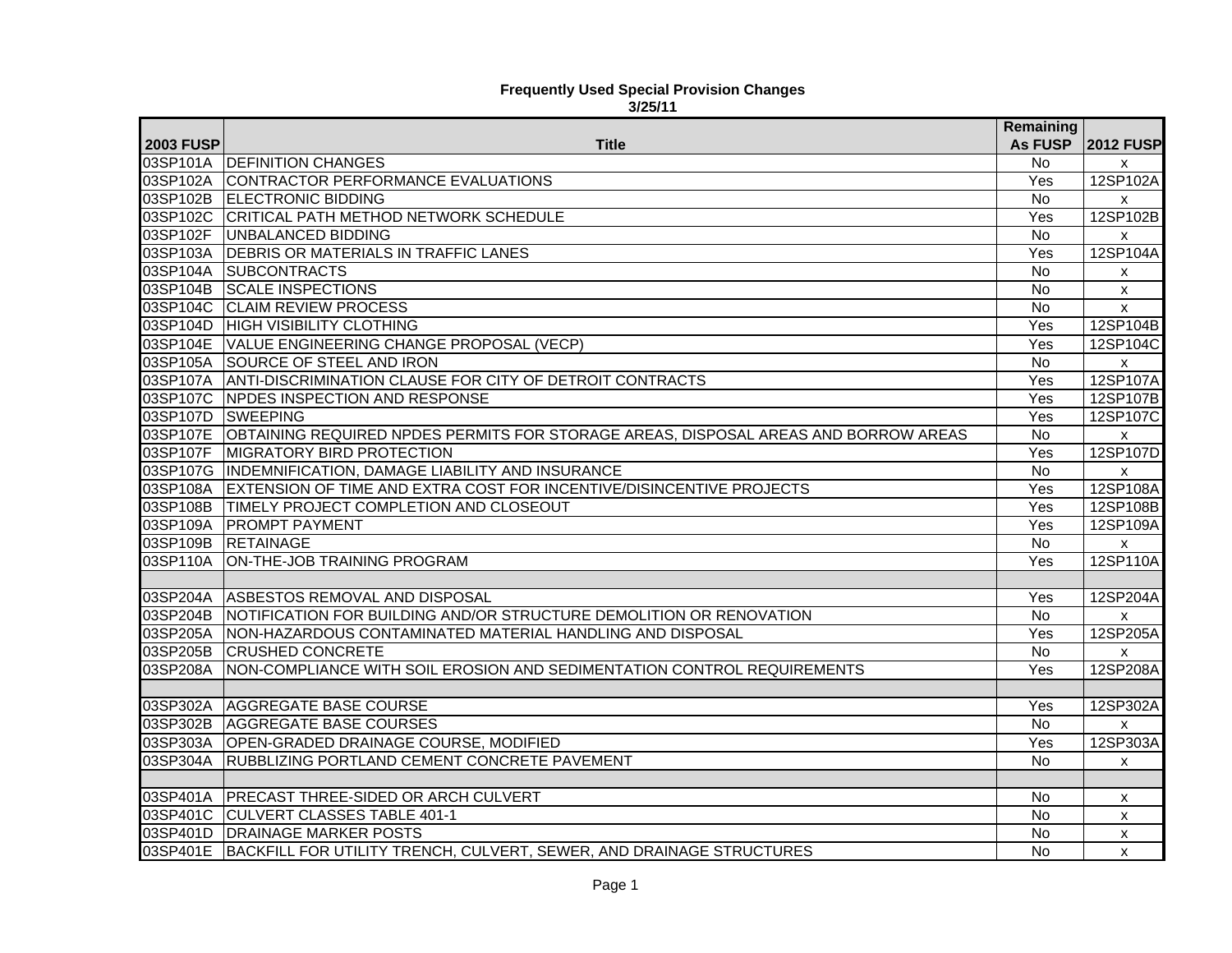|                  |                                                                                                       | Remaining         |                    |
|------------------|-------------------------------------------------------------------------------------------------------|-------------------|--------------------|
| <b>2003 FUSP</b> | <b>Title</b>                                                                                          | <b>As FUSP</b>    | <b>2012 FUSP</b>   |
|                  | 03SP402A POLYMER COATED STEEL PIPE                                                                    | No.               | X                  |
|                  | 03SP402C VIDEO TAPING SEWER AND CULVERT PIPE                                                          | <b>No</b>         | X                  |
|                  | 03SP402D STORM SEWER CLASSES TABLE 402-1                                                              | No.               | $\mathsf{x}$       |
|                  | 03SP402E SEWER JACKED IN PLACE                                                                        | No                | X                  |
| 03SP404A         | UNDERDRAIN AND UNDERDRAIN OUTLET VIDEO INSPECTION                                                     | Yes               | 12SP404A           |
|                  |                                                                                                       |                   |                    |
| 03SP501A         | SAMPLING ASPHALT BINDER ON LOCAL AGENCY PROJECTS                                                      | $\overline{Y}$ es | 12SP501A           |
|                  | 03SP501B   PRACTICAL TARGET DENSITY                                                                   | Yes               | 12SP501B           |
|                  | 03SP501C PRICE ADJUSTMENTS ON ASPHALT BINDER                                                          | Yes               | 12SP501C           |
|                  | 03SP501D HIGH STRESS HOT MIX ASPHALT                                                                  | No                | $\mathsf{x}$       |
|                  | 03SP501E PRACTICAL TARGET DENSITY ON HMA SHOULDERS                                                    | Yes               | 12SP501D           |
|                  | 03SP501F SUPERPAVE HMA MIXTURES                                                                       | <b>No</b>         | X                  |
|                  | 03SP501G RECYCLED HOT MIXED ASPHALT MIXTURE                                                           | Yes               | 12SP501E           |
|                  | 03SP501H MARSHALL HOT MIX ASPHALT MIXTURE                                                             | Yes               | 12SP501F           |
| 03SP501I         | RECYCLED HOT MIX ASPHALT IN SUPERPAVE MIXTURES                                                        | Yes               | 12SP501G           |
|                  | 03SP502C CONTRACTOR QUALITY CONTROL FOR PAVEMENT WARRANTY                                             | Yes               | 12SP501H           |
| 03SP502F         | PAVEMENT ACCEPTANCE FOR HOT MIXED ASPHALT                                                             | No                | $\pmb{\mathsf{x}}$ |
|                  | 03SP502G PAVEMENT ACCEPTANCE FOR HOT MIX ASPHALT MIXTURES WITH WARRANTY                               | Yes               | 12SP501I           |
|                  | 03SP502H MATERIALS & WORKMANSHIP PAVEMENT WARRANTY(NEW/RECONSTRUCTED HOT MIXED ASPHALT PAVEM          | Yes               | 12SP501N           |
| 03SP502I         | MATERIALS & WORKMANSHIP PAVEMENT WARRANTY (MULTIPLE COURSE HOT MIX ASPHALT OVERLAYS ON                | Yes               | 12SP501O           |
| 03SP502J         | CONTROLLING UNIFORMITY IN HOT MIX ASPHALT PAVEMENT DURING PAVING OPERATIONS                           | No                | X                  |
|                  | 03SP502M MATERIALS AND WORKMANSHIP PAVEMENT WARRANTY (HMA PLACED ON RUBBLIZED CONCRETE)               | Yes               | 12SP501P           |
|                  | 03SP502N MATERIALS & WORKMANSHIP PAVEMENT WARRANTY (HMA PLACED ON CRUSH AND SHAPED BASE)              | Yes               | 12SP501Q           |
|                  | 03SP502O ACCEPTANCE OF HMA ON LOCAL AGENCY PROJECTS                                                   | Yes               | 12SP501J           |
|                  | 03SP502P PAVEMENT RIDE QUALITY                                                                        | Yes               | 12SP501K           |
|                  | 03SP502U TEMPORARY HOT MIX ASPHALT PAVEMENT QUALITY AND COMPLIANCE                                    | Yes               | 12SP501L           |
|                  | 03SP502V RIDE QUALITY REQUIREMENTS COLD MILLING AND ONE COURSE HOT MIX ASPHALT OVERLAY AND ONE CO     | Yes               | 12SP501M           |
|                  | 03SP502W MATERIALS AND WORKMANSHIP PAVEMENT WARRANTY COLD MILLING AND ONE COURSE HOT MIX ASPHAL       | Yes               | 12SP501R           |
|                  | 03SP502X MATERIALS AND WORKMANSHIP PAVEMENT WARRANTY ONE COURSE HOT MIX ASPHALT OVERLAY               | Yes               | 12SP501S           |
|                  | 03SP502Y HOT MIX ASPHALT (hma) MATERIAL TRANSFER SYSTEM                                               | <b>No</b>         | $\mathsf{x}$       |
|                  | 03SP504B FURNISHING AND PLACING MARSHALL HMA MIXTURE (WITH SAMPLING BEHIND THE PAVER)                 | $\overline{Yes}$  | 12SP501T           |
|                  | 03SP504C SUPERPAVE HOT MIX ASPHALT PERCENT WITHIN LIMITS (PWL)                                        | Yes               | 12SP501U           |
|                  | 03SP504D SUPERPAVE HOT MIX ASPHALT PERCENT WITHIN LIMITS (PWL) FOR CAPITAL PREVENTIVE MAINTENANCE (C  | Yes               | 12SP501V           |
|                  | 03SP504E HOT MIX ASPHALT (HMA) SHOULDER DENSITY IN CONJUNCTION WITH SUPERPAVE HMA PERCENT WITHIN L    | Yes               | 12SP501W           |
|                  | 03SP505A PAVEMENT PERFORMANCE WARRANTY FOR HMA CRACK TREATMENT (Capital Preventive Maintenance)       | Yes               | 12SP505A           |
|                  | 03SP505C OVERBAND CRACK FILL CRACK PRETREATMENT APPLICATION (PREVENTIVE MAINTENANCE)                  | <b>No</b>         | $\pmb{\mathsf{X}}$ |
|                  | 03SP505D OVERBAND CRACK FILL STAND-ALONE APPLICATION (PREVENTIVE MAINTENANCE)                         | <b>No</b>         | $\mathsf{x}$       |
|                  | 03SP507A PAVEMENT PERFORMANCE WARRANTY FOR MICRO-SURFACING (Capital Preventive Maintenance)           | Yes               | 12SP504A           |
|                  | 03SP507B PAVEMENT PERFORMANCE WARRANTY FOR HMA ULTRA-THIN OVERLAY (CAPITAL PREVENTIVE MAINTENAN       | Yes               | 12SP504C           |
|                  | 03SP507C PAVEMENT PERFORMANCE WARRANTY FOR PAVER PLACED SURFACE SEAL (Capital Preventive Maintenance) | Yes               | 12SP503A           |
|                  | 03SP507D MICRO-SURFACING CORRUGATIONS (RUMBLE STRIPS)                                                 | Yes               | 12SP504B           |
| 03SP508A         | PAVEMENT PERFORMANCE WARRANTY FOR SINGLE CHIP SEALS (Capital Preventive Maintenance)                  | Yes               | 12SP505A           |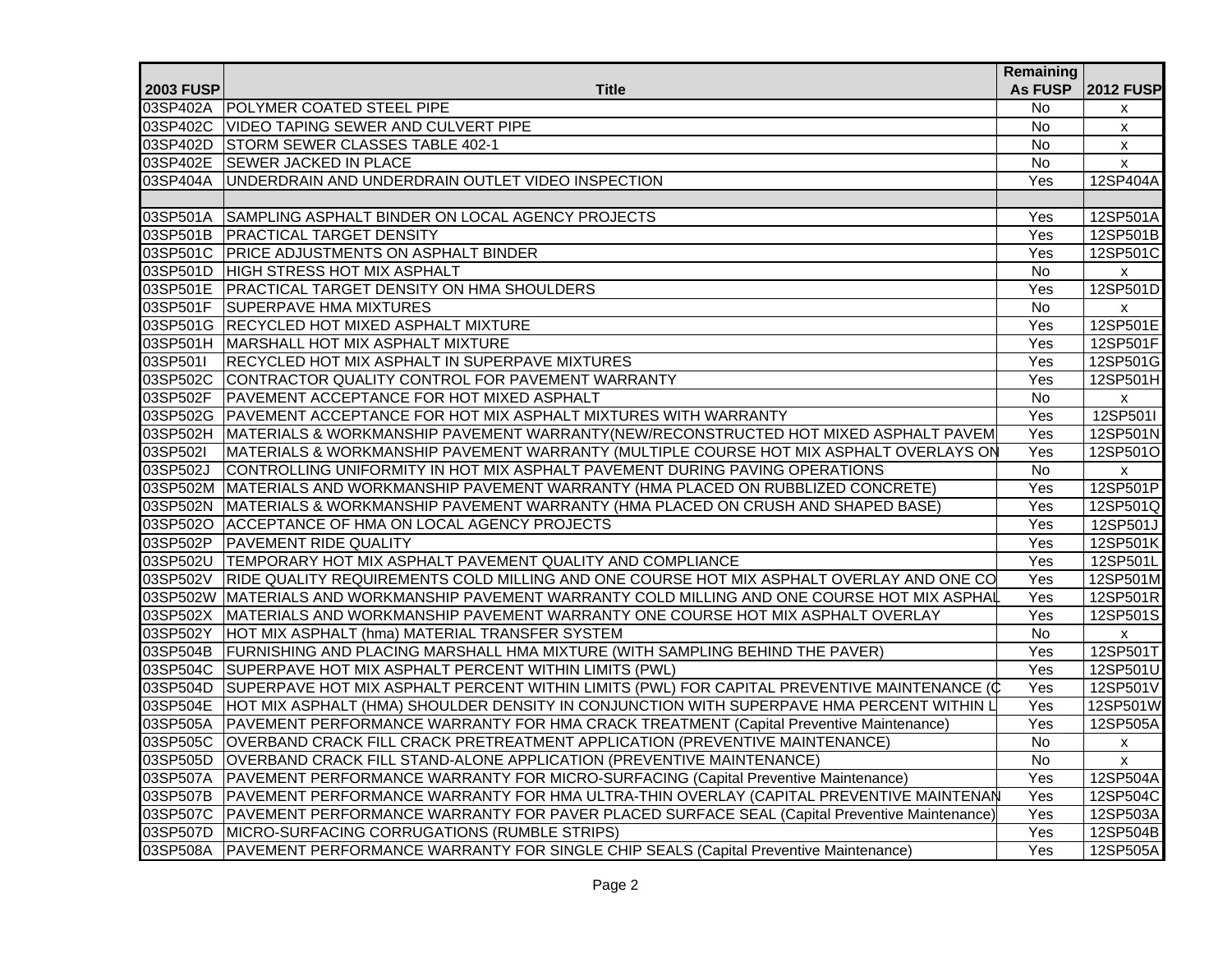|                  |                                                                                                    | Remaining      |                    |
|------------------|----------------------------------------------------------------------------------------------------|----------------|--------------------|
| <b>2003 FUSP</b> | <b>Title</b>                                                                                       | <b>As FUSP</b> | <b>2012 FUSP</b>   |
|                  | 03SP508B PAVEMENT PERFORMANCE WARRANTY FOR COMPOUND SEAL (Capital Preventive Maintenance)          | Yes            | 12SP505C           |
|                  | 03SP508C PAVEMENT PERFORMANCE WARRANTY FOR DOUBLE CHIP SEALS (Capital Preventive Maintenance)      | Yes            | 12SP505B           |
|                  |                                                                                                    |                |                    |
|                  | 03SP602B PAVEMENT ACCEPTANCE FOR JOINTED PLAIN CONCRETE PAVEMENT                                   | Yes            | 12SP602A           |
|                  | 03SP602D MATERIALS & WORKMANSHIP PAVEMENT WARRANTY (NEW/RECONSTRUCTED JOINTED PLAIN CONCRETE P     | Yes            | 12SP602C           |
|                  | 03SP602H CLEANING AND SEALING JOINTS IN CONCRETE PAVEMENT                                          | <b>No</b>      | Х                  |
|                  | 03SP602K PORTLAND CEMENT CONCRETE PAVEMENT MIXTURE FOR UNBONDED OVERLAY                            | <b>No</b>      | $\pmb{\mathsf{X}}$ |
| 03SP602L         | HIGH PERFORMANCE PORTLAND CEMENT CONCRETE GRADE P1, MODIFIED                                       | <b>No</b>      | X                  |
|                  | 03SP602M JOINTING LAYOUT PLAN FOR PORTLAND CEMENT CONCRETE INTERSECTIONS                           | Yes            | 12SP602B           |
|                  | 03SP605B CONCRETE QUALITY ASSURANCE PAY FACTOR                                                     | No             | $\pmb{\mathsf{X}}$ |
|                  |                                                                                                    |                |                    |
|                  | 03SP703A SILICA FUME MODIFIED CONCRETE                                                             | No             | X                  |
|                  | 03SP704A STEEL SHEET PILING, TEMP AND STEEL SHEET PILING, TEMP, LEFT IN PLACE                      | No             | $\pmb{\mathsf{X}}$ |
|                  | 03SP705A FOUNDATION PILING SPLICES                                                                 | No             | $\pmb{\mathsf{X}}$ |
|                  | 03SP706A EXPANSION JOINT DEVICE                                                                    | No             | $\pmb{\mathsf{X}}$ |
|                  | 03SP706B REINFORCEMENT, STAINLESS STEEL                                                            | Yes            | 12SP706A           |
|                  | 03SP706C SEALING LOCALIZED CRACKS IN BRIDGE DECKS                                                  | Yes            | 12SP706B           |
|                  | 03SP706D PLACING ADDITIONAL CONCRETE ON BRIDGE DECKS                                               | No             | $\pmb{\chi}$       |
|                  | 03SP707A STRUCTURAL STEEL AND ALUMINUM CONSTRUCTION                                                | Yes            | 12SP707A           |
|                  | 03SP707B FRACTURE CRITICAL MEMBERS                                                                 | Yes            | 12SP707B           |
|                  | 03SP707C MODULAR EXPANSION JOINT SYSTEM                                                            | Yes            | 12SP707C           |
|                  | 03SP711A BRIDGE BARRIER RAILING, MODIFIED                                                          | Yes            | 12SP711A           |
|                  | 03SP711B TEXTURED CONCRETE AESTHETIC BRIDGE RAILING                                                | Yes            | 12SP711B           |
|                  | 03SP712B EMBEDDED GALVANIC ANODES                                                                  | No             | x                  |
|                  | 03SP712C MANAGING HYDRODEMOLITION RUNOFF WATER                                                     | Yes            | 12SP712A           |
|                  | 03SP712D LATEX CONCRETE SURFACE REMOVE                                                             | $\overline{N}$ | $\mathsf{x}$       |
|                  | 03SP713A HEAT STRAIGHTENING DAMAGED STRUCTURAL STEEL                                               | Yes            | 12SP713A           |
|                  | 03SP715A WARRANTY ON BRIDGE COATING                                                                | Yes            | 12SP715A           |
|                  | 03SP715B PROVIDING EXPOSURE ASSESSMENTS, EXPOSURE MONITORING, EQUIPMENT, HYGIENE FACILITIES, AND T | Yes            | 12SP715B           |
|                  | 03SP715C SOLVENT USED FOR COATING EXISTING STRUCTURAL STEEL                                        | No             | X                  |
|                  | 03SP715D CLEANING AND COATING EXISTING STRUCTURAL STEEL                                            | No             | X                  |
| 03SP716A         | SHOP CLEANING AND COATING STRUCTURAL STEEL (GALVANIZING OPTION)                                    | <b>No</b>      | $\mathsf{x}$       |
|                  |                                                                                                    |                |                    |
| 03SP803A         | SIDEWALK RAMPS AND DETECTABLE WARNING SURFACE                                                      | No.            | $\mathsf{x}$       |
| 03SP807A         | ADJUSTING OR RECONSTRUCTING GUARDRAIL                                                              | Yes            | 12SP807A           |
|                  | 03SP807B GUARDRAIL ANCHORED IN BACKSLOPE (TYPE 4B AND 4T)                                          | Yes            | 12SP807B           |
|                  | 03SP810A SIGN SUPPORT AND LIGHT STANDARDS                                                          | Yes            | 12SP810A           |
|                  | 03SP810B TRAFFIC SIGNAL MAST ARM POLE AND MAST ARM (TRUNKLINE)                                     | Yes            | 12SP810B           |
|                  | 03SP810C FRANGIBLE LIGHT STANDARD TRANSFORMER BASE                                                 | <b>No</b>      | $\mathsf{x}$       |
|                  | 03SP811A 6-INCH EDGE LINES AND 12-INCH GORE MARKINGS                                               | No             | X                  |
|                  | 03SP811B DELAYED ACCEPTANCE OF PERMANENT PAVEMENT MARKINGS                                         | <b>No</b>      | X                  |
|                  | 03SP811C POLYUREA PAVEMENT MARKINGS                                                                | <b>No</b>      | $\mathsf{x}$       |